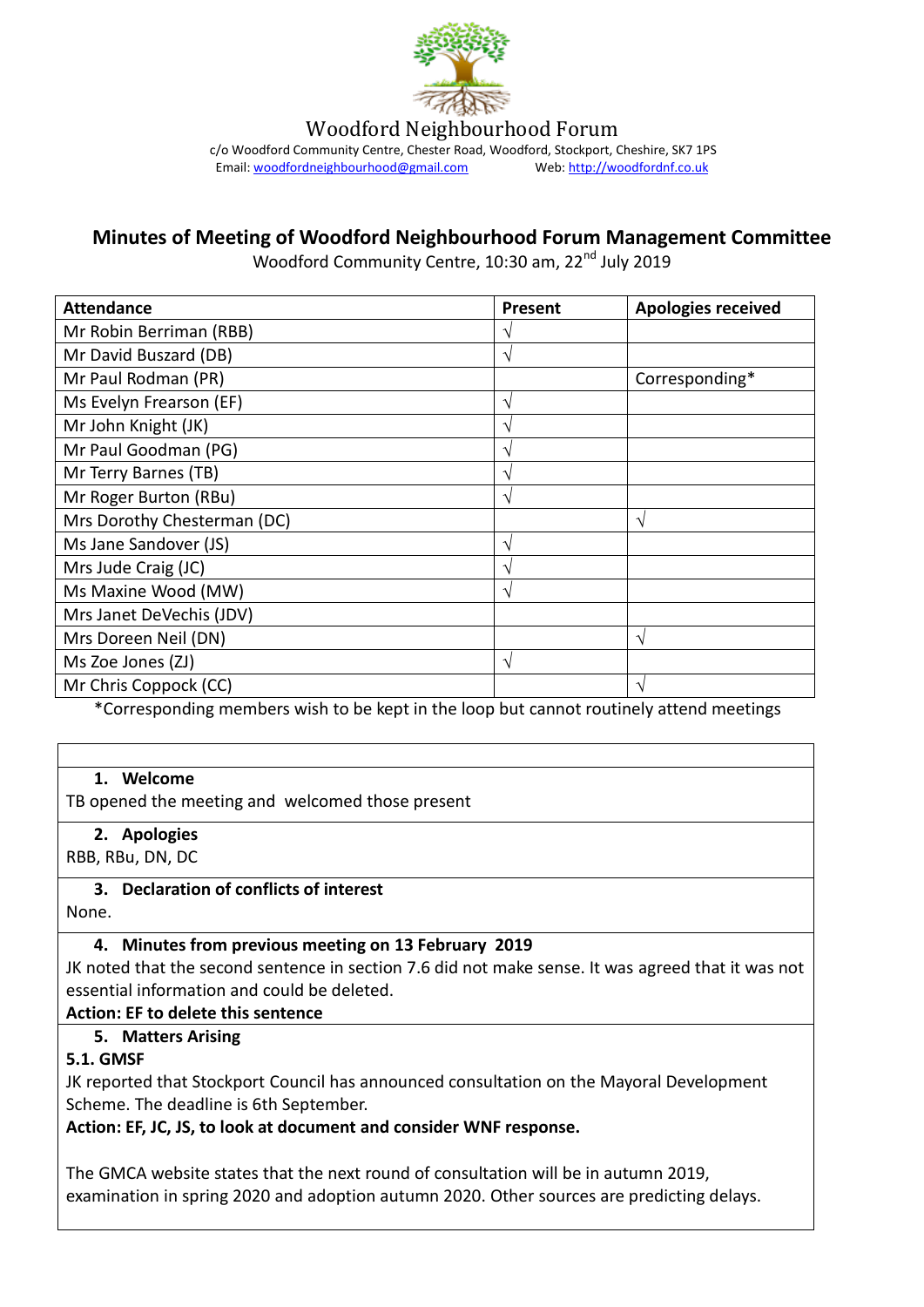### **5.2. CEC.**

PG reported on changes in CEC following the last local elections. It is abolishing the lead member system and going back to a committee system. This raises a question over the status of NCGV now that Engine of North is disbanded. Toni Fox is now exec member for planning. The new team wants to review Local Plan. The main issue is that the required infrastructure plan not in place. They could defer plans. CEC is progressing with a site allocations document, filling in the gaps in housing requirements. The Hazelbadge development in Poynton has been reduced from 150 to 135 dwellings.

### **6. Financial update**

RBB was away but EF had checked the AGM presentation and noted that £1,534 remained in WNF funds at that time. Very little will have changed.

JK noted that funding may be available from Government for future WNF activities.

### **Action: To be explored at a future date.**

# **7. Referendum process meeting with SMBC**

After many email exchanges with SMBC, Vincent McIntyre had suggested Monday August 5<sup>th</sup> at 10:30 am in the Community Centre. Members of the electoral team wished to assess the venue for suitability for an election. TB, JK, JC, JS and EF could attend on behalf of WNF.

**Action: EF to confirm the date and submit by email the questions that had arisen so far.**

### **8. Referendum Publicity**

Suggestions submitted before and during the meeting were discussed. It was agreed to avoid putting anything on SMBC property. The following were agreed:

- 3 x banners on private property.
- A4 flyer to be delivered to every house in NA in August with text giving details of who, where, when and how to vote, where to view the WNP online, how to obtain postal vote etc.
- A5 flyer to be delivered in September with minimal text as a reminder of the date to vote.

# **Action: JC and EF to finalise text. JC to order print.**

### **9. WNF as a consultee**

PG had suggested that we need to meet with SMBC to discuss our role as a consultee and our interaction with SMBC. This was agreed.

### **Action: EF to send letter to Emma Curle and Jane Chase**

### **10. WNF response to current Planning Applications**

There had been email exchanges among committee members concerning 14 current planning applications which had been sent by SMBC to WNF for a response. The majority were not contentious and our response was "No comment". However, three PAs appeared to contravene WNP policies. These were discussed in the meeting and concerns highlighted.

The formation of a sub-group to do an initial review of planning applications was discussed and thought to be a good idea.

### **Actions:**

**EF to draft WNF responses and circulate for approval before submitting to SMBC. A PA review subgroup is needed.**

### **11. WNF future activities**

There was a discussion about what this may entail, including acting as a consultee on planning applications, promoting implementation of WNP policies and the Village Aspirations. EF noted that the Forum membership can include local councillors and we had not replaced councillor